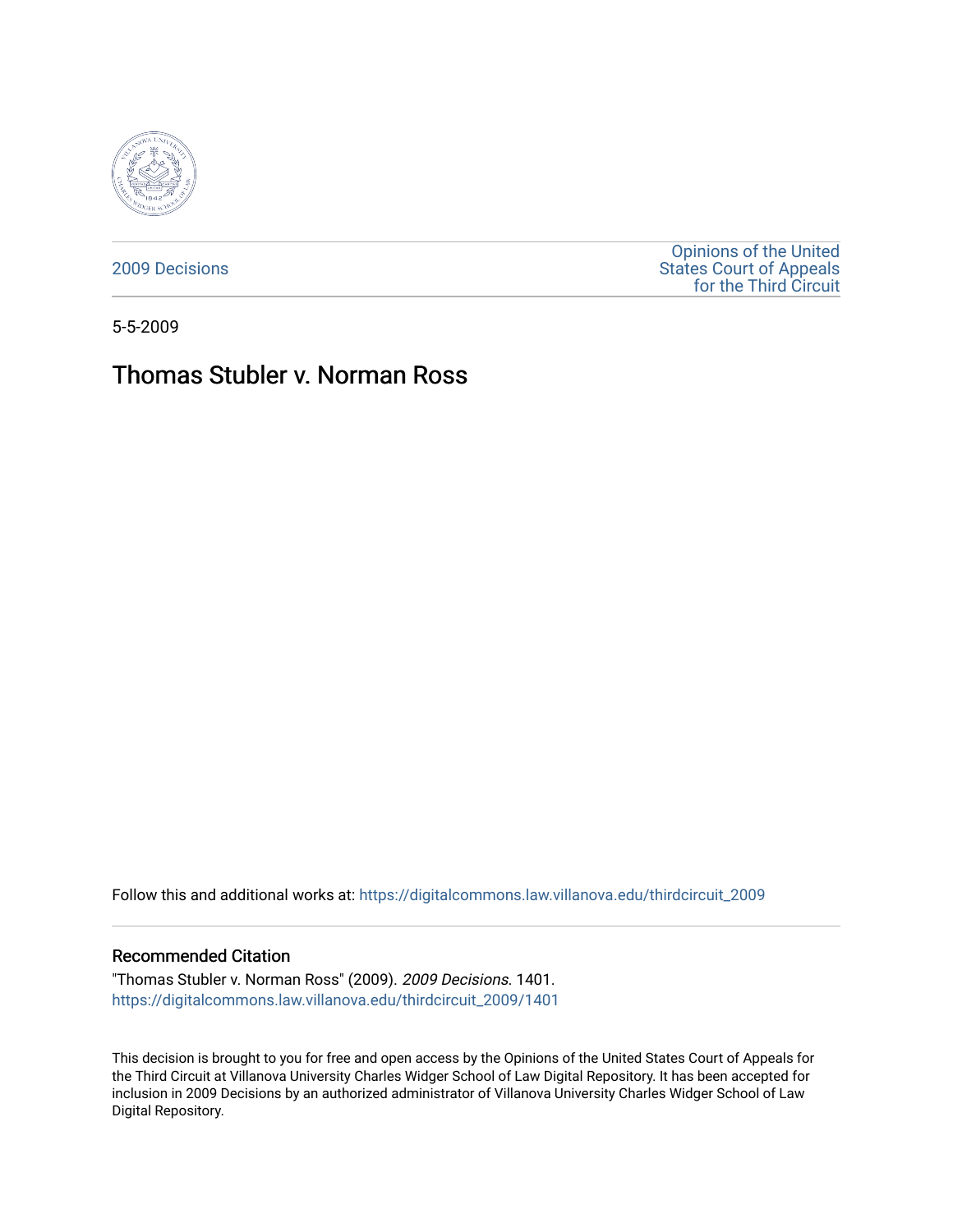### NOT PRECEDENTIAL

## UNITED STATES COURT OF APPEALS FOR THE THIRD CIRCUIT

 $\overline{a}$ 

l

No. 08-2129

THOMAS G. STUBLER; BETH B. STUBLER

v.

NORMAN C. ROSS; AMY BELL ROSS

Norman C. Ross, Appellant

On Appeal from the United States District Court for the Middle District of Pennsylvania (D.C. Civil No.4-06-cv-01305) District Judge: Hon. Malcolm Muir

 $\sim$  100  $\mu$  m  $^{-1}$  .

Submitted Under Third Circuit LAR 34.1(a) April 21, 2009

 $\overline{a}$ 

Before: SCIRICA, Chief Judge, SLOVITER, and FISHER, Circuit Judges

(Filed: May 5, 2009)

l

#### **OPINION**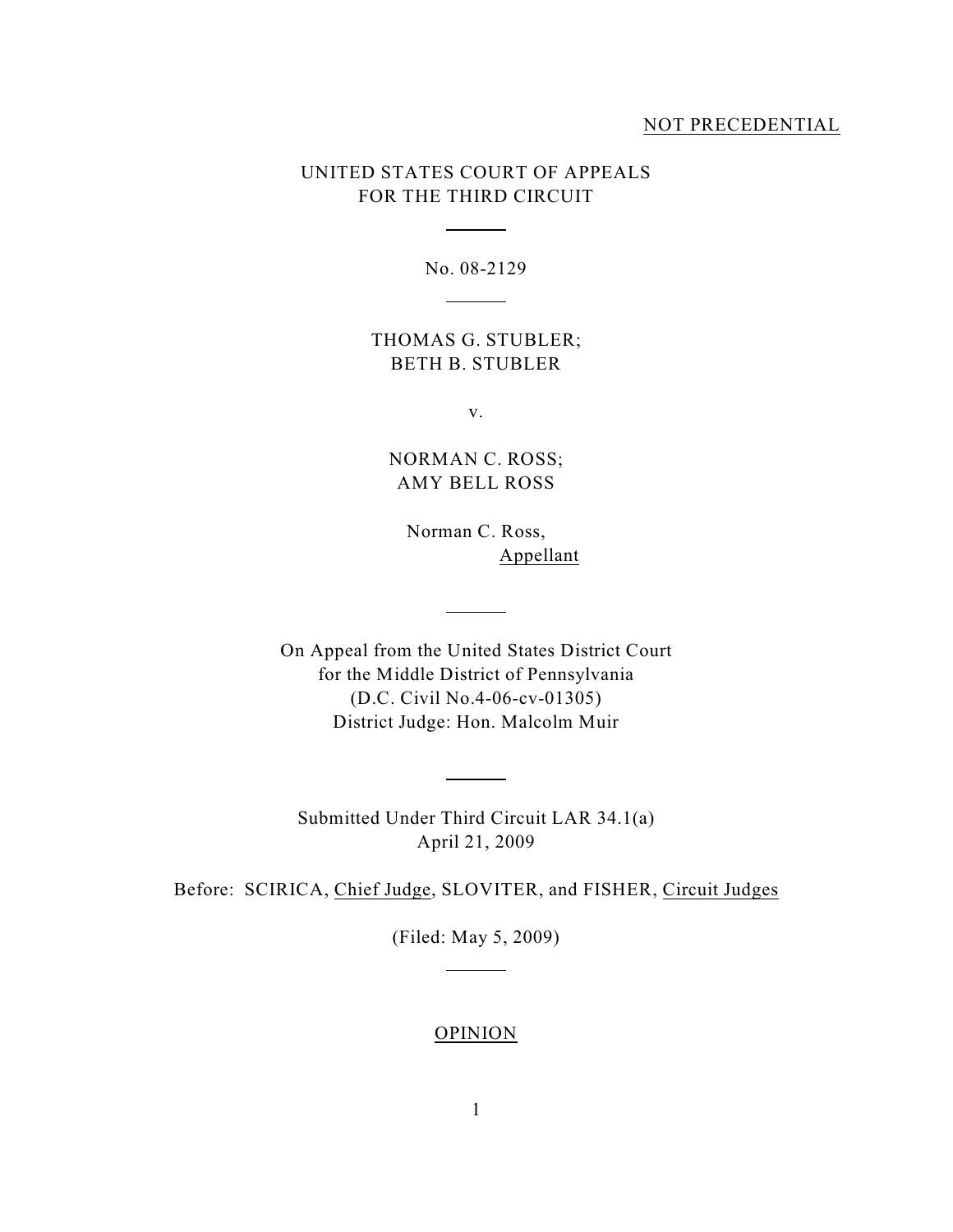### SLOVITER, Circuit Judge.

Appellant Norman C. Ross appeals the District Court's order mandating specific performance of a contract for the sale of land to appellees Thomas and Beth Stubler.<sup>1</sup>

**I.**

Because we write primarily for the parties, our recitation of the facts is brief. In 1993, the First National Bank of Danville, as trustee of Kathryn Blecher, executed a deed that conveyed to Ross and his two brothers, Clark Ross ("Clark") and Donald Ross ("Donald"), as tenants in common, property in Liberty, Mahoning, and Valley Townships, Montour County, Pennsylvania. This deed was recorded in the Montour County Record Book 167 at page 571. At the time of the conveyance, the exact boundaries of the property were unclear. They remain so.

In 1997, all three Ross brothers sold to the Stublers about 414 acres of the land conveyed under the 1993 deed in Mahoning and Valley Townships. In October 2005, Ross and Clark entered into negotiations to sell their property in Liberty Township to the Stublers. Donald did not join that transaction. Pursuant to a written agreement of sale executed on December 30, 2005, the Stublers purchased the "sellers' interest in [tax assessment] Parcel  $# 4-21-44$  [actually 4-20-44], 4-21-49 and 4-21-51" in Liberty Township, Montour County, Pennsylvania, Zip code 17821, for \$400,000 (\$200,000 per

 $<sup>1</sup>$  The District Court had jurisdiction pursuant to 28 U.S.C.</sup> § 1332. We have jurisdiction over the District Court's final order pursuant to 28 U.S.C. § 1291.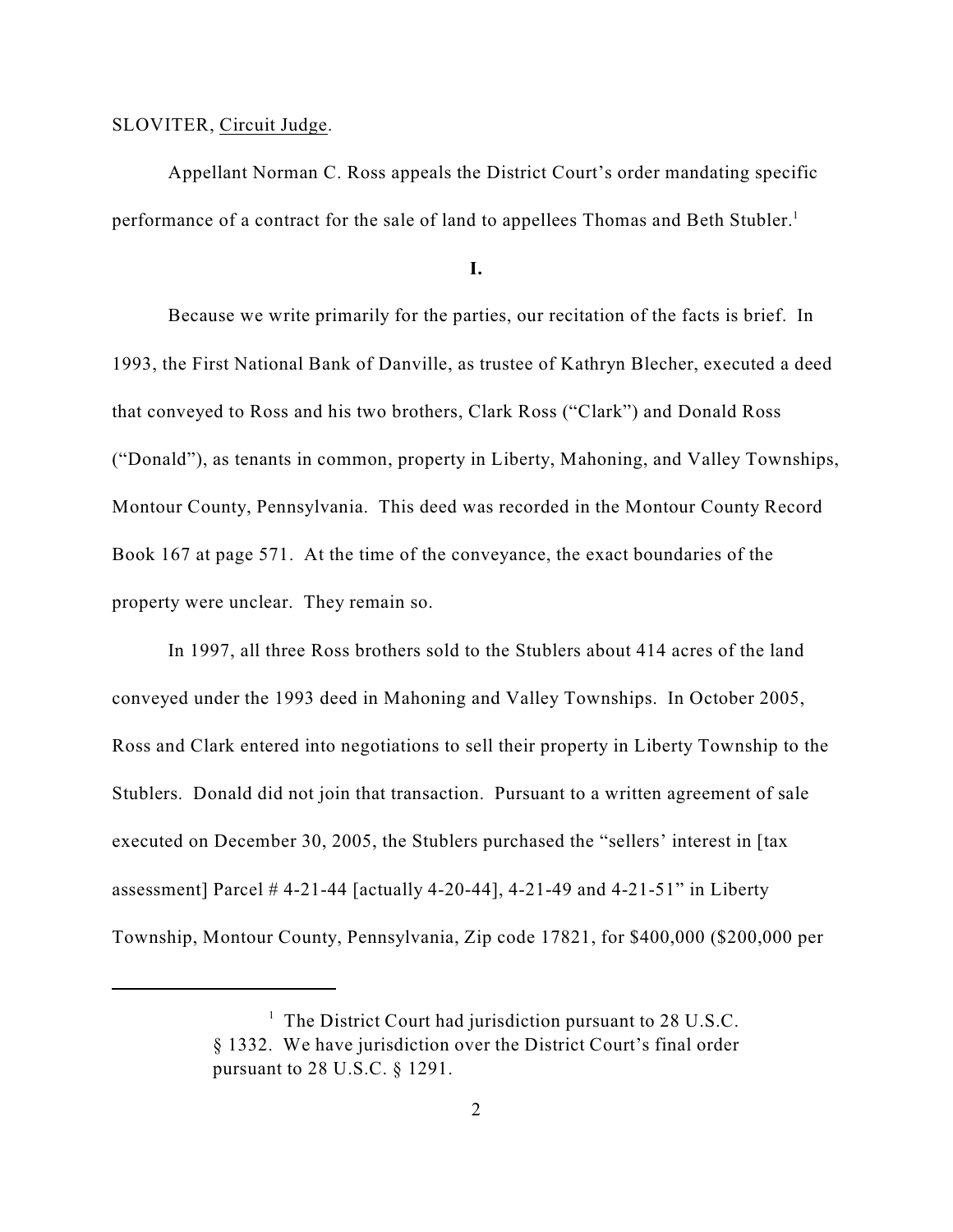brother). App. at 73. The property was further identified as "[p]art of parcel #4-21-44 [sic],  $4-21-49$  and  $4-21-51$  as described in deed book 167 page 571." App. at 73. The parties' dual real estate agent stated at her deposition that she used the phrase "part of parcel" because Ross and Clark lacked full ownership of the land sold.

The Montour County tax assessor's office estimated that the three tax parcels subject to the agreement contained approximately 601 acres. However, presumably because of persistent uncertainty regarding the accuracy of that figure, the Stublers had the right under the agreement to survey the property and to terminate the agreement if the actual boundaries were not acceptable. Otherwise, settlement was scheduled for May 30, 2006.

However, after the Stublers surveyed the parcels and indicated their readiness to close on the agreement, Ross refused to complete the conveyance. Clark, on the other hand, did so, and the Stublers now possess his interest in the property. The Stublers are willing and able to close on Ross' interest.

The Stublers then brought an action against  $Ross^3$  in Pennsylvania state court for specific performance and damages. Ross removed the case to the District Court. After

 $\degree$  We note that Ross "elected not to make an issue of the fact that one (1) of the three (3) parcels was misidentified as 4-21- 44 instead of 4-20-44." App. at 21 (quotation omitted).

 $3$  The complaint also named Ross' now ex-wife, Amy Ross, as a defendant, but the Stublers have voluntarily dismissed their claims against Amy Ross with prejudice.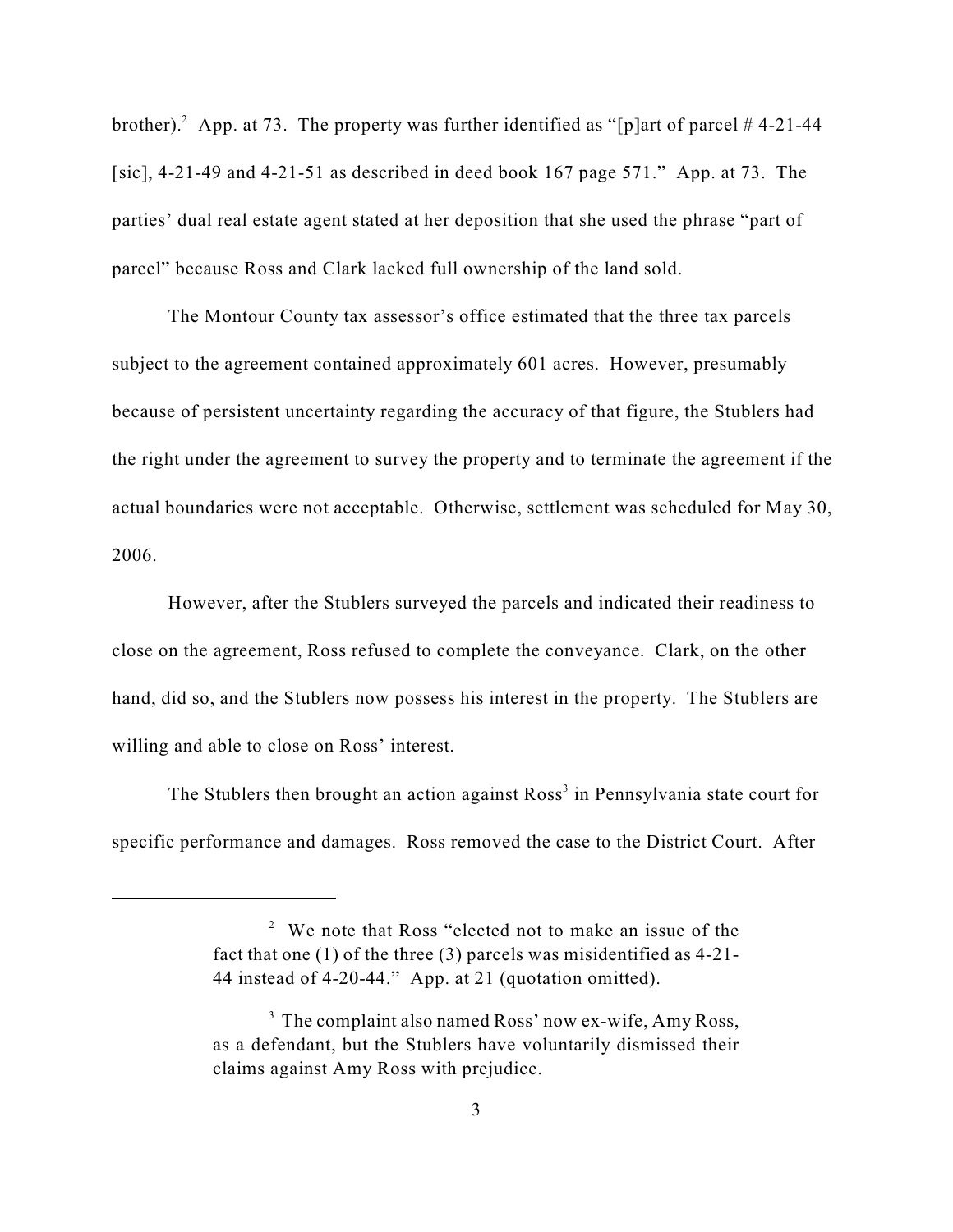the parties made cross-motions for summary judgment, the District Court ordered specific performance. The Court rejected Ross' argument that the agreement was invalid under Pennsylvania's Statute of Frauds, 33 Pa. Cons. Stat. § 1 *et seq.* The District Court also rejected Ross' argument that specific performance was inappropriate because the Stublers failed to prepare an appropriate deed as required by the agreement because Ross' breach excused the Stublers' nonperformance.

Ross subsequently moved for reconsideration, which the District Court denied. The Stublers then dismissed their claims for monetary damages against Ross. Therefore, the District Court entered a final order mandating specific performance of the agreement. Ross timely appeals.

### **II.**

Ross argues that the District Court erred in ordering specific performance because the agreement failed to describe sufficiently the property to be sold and therefore was unenforceable under Pennsylvania's Statute of Frauds. We disagree.

First, Ross contends that the agreement "is completely devoid of any description of the subject matter [of the agreement]." Appellant's Br. at 23. However, the agreement identifies the property to be sold as the "sellers' interest in Parcel # 4-21-44 [sic], 4-21-49 and 4-21-51" in Liberty Township, Montour County, Pennsylvania, Zip code 17821. App. at 73. Although this description does not contain the exact metes and bounds of the property to be conveyed, "a description is adequate if it would enable a competent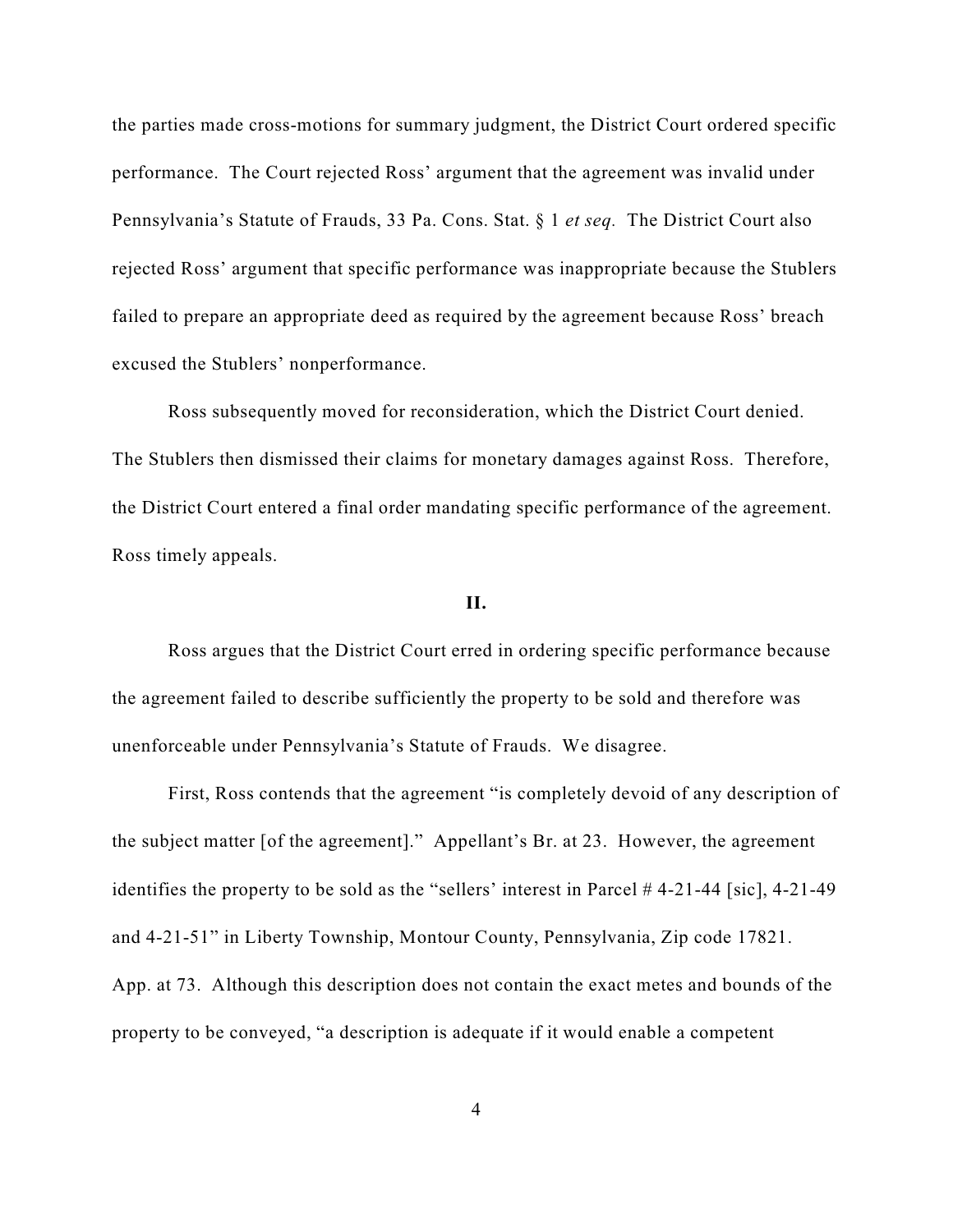surveyor to find and identify the land with the aid only of the description itself and of proper extrinsic facts referred to in the agreement." *Wills v. Young*, 255 F.2d 65, 67 (3d Cir. 1958); *see also Suchan v. Swope*, 53 A.2d 116, 118 (Pa. 1947) ("[P]arol evidence to describe the land intended to be sold is one thing, and parol evidence to apply a written description to land is another and very different thing, and for that purpose is admissible." (quotation omitted)). Thus, we agree with the District Court that use of "the tax parcel numbers provides an adequate reference point" to identify the property. App. at 24; *cf. Suchan*, 53 A.2d at 118 (collecting cases, including several in which reference to street addresses were deemed sufficient to identify property conveyed).

Ross argues that this conclusion is undermined by the fact that the agreement also identifies the property to be sold as "[p]art of parcel  $# 4-21-44$  [sic], 4-21-49 and 4-21-51 as described in deed book 167 page 571," App. at 73, because the referenced deed includes different, older tax parcel numbers and also includes other property not subject to the agreement at issue. That is, this court "must determine what Liberty Township real estate in [the deed] is described by the three tax parcels . . . without 'supplying' for the parties the description they themselves omitted from the agreement." Appellant's Br. at 27. That is easily done: the land to be conveyed is that contained in the tax parcels referenced in the agreement, nothing more and nothing less.

Finally, Ross contends that the phrase "part of parcel" within the agreement indicated that, if the Stublers' survey of the property demonstrated that the tax assessor